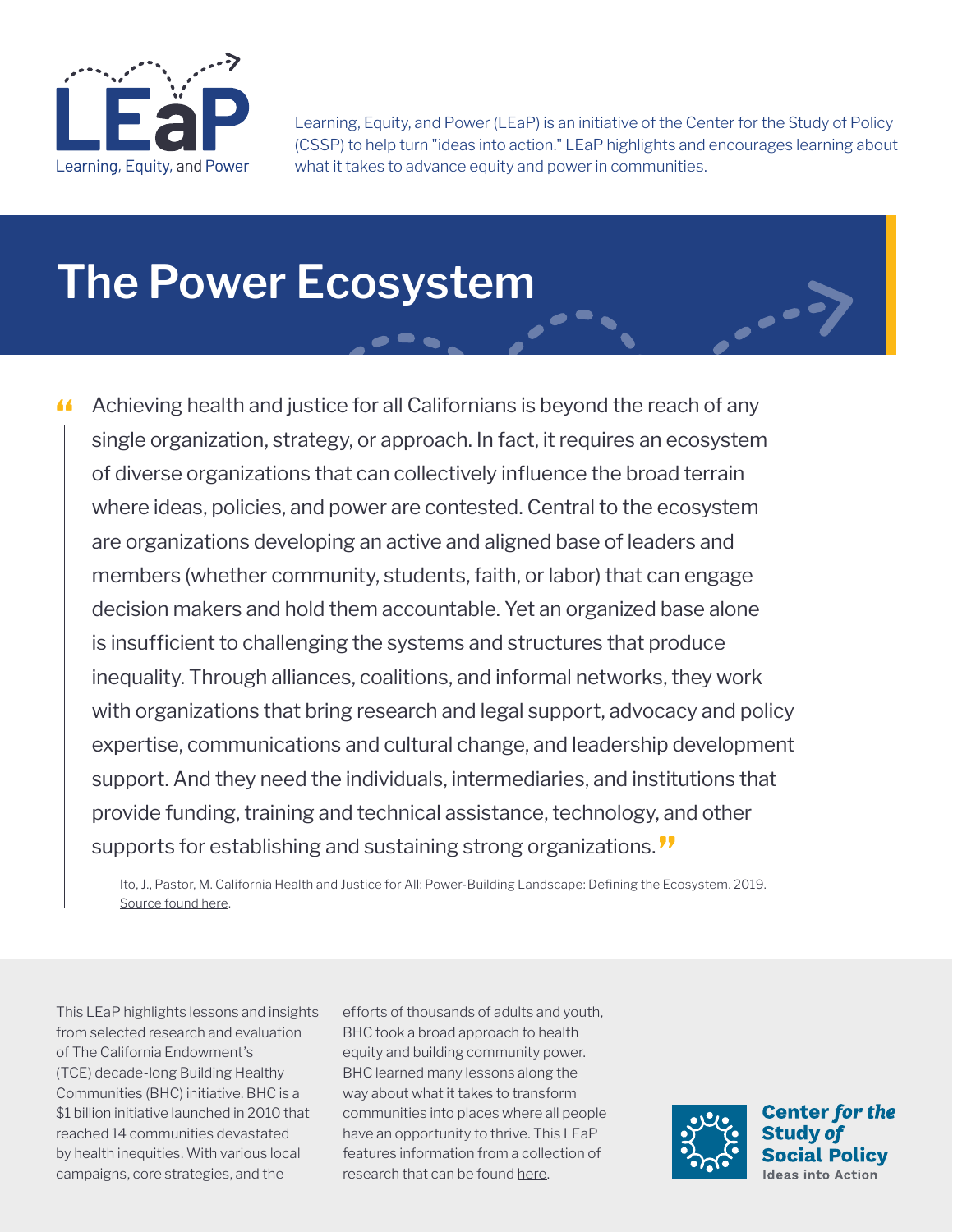## **The Power Ecosystem**



Ito, J., Pastor, M. California Health and Justice for All: Power-Building Landscape: Defining the Ecosystem. 2019. [Source found here](https://www.calendow.org/app/uploads/2020/11/California-Health-and-Justice-for-All-Power-Building-Landscape_-Defining-the-Ecosystem_2019.pdf).

## How Funders Can Support the Ecosystem

#### **Funders should...**

- Center racial equity, combat anti-Black racism, and work to dismantle White supremacy
- Commit to the internal work necessary for building and sharing power with communities
- Make a long-term commitment to grantees and communities

## Capacity building will be required at multiple levels, with partners prioritizing

Infrastructure

The Ecosystem Requires

additional support in leadership development, strategic communications and narrative change, data development and usage, and policy advocacy. The ecosystem will also require infrastructure support and general operating support that allow organizations to operate together and at scale.

If In terms of capacity building, you need<br>
In at least two pieces. First, bigh lovel at least two pieces. First, high level strategy work, so the groups doing this big work can come together around both a statewide and local agenda. Then, you need organizational capacity at the very tiny grassroots level. If we want to support those organizations to bring more people to the table and build a bigger strategy, then we must also support them to be stronger organizations that pay above poverty wages and have career paths. I call this soil reclamation. Some strategists are trying to get all the grass to move in the same direction, but some of the dirt is funky, not very conducive to growing things. With support, those smaller groups can connect with each other in deeper ways.

– Tia Martinez, CEO, Forward Change

Farrow, F., Rogers, C., Henderson-Frakes, J. (2020) "Toward Health and Racial Equity: Findings and Lessons from Building Healthy Communities." Washington, DC: Center for the Study of Social Policy. 2020. [Source found here](https://www.calendow.org/app/uploads/2021/03/Toward-Health-and-Racial-Equity-FULL-REPORT-.pdf).